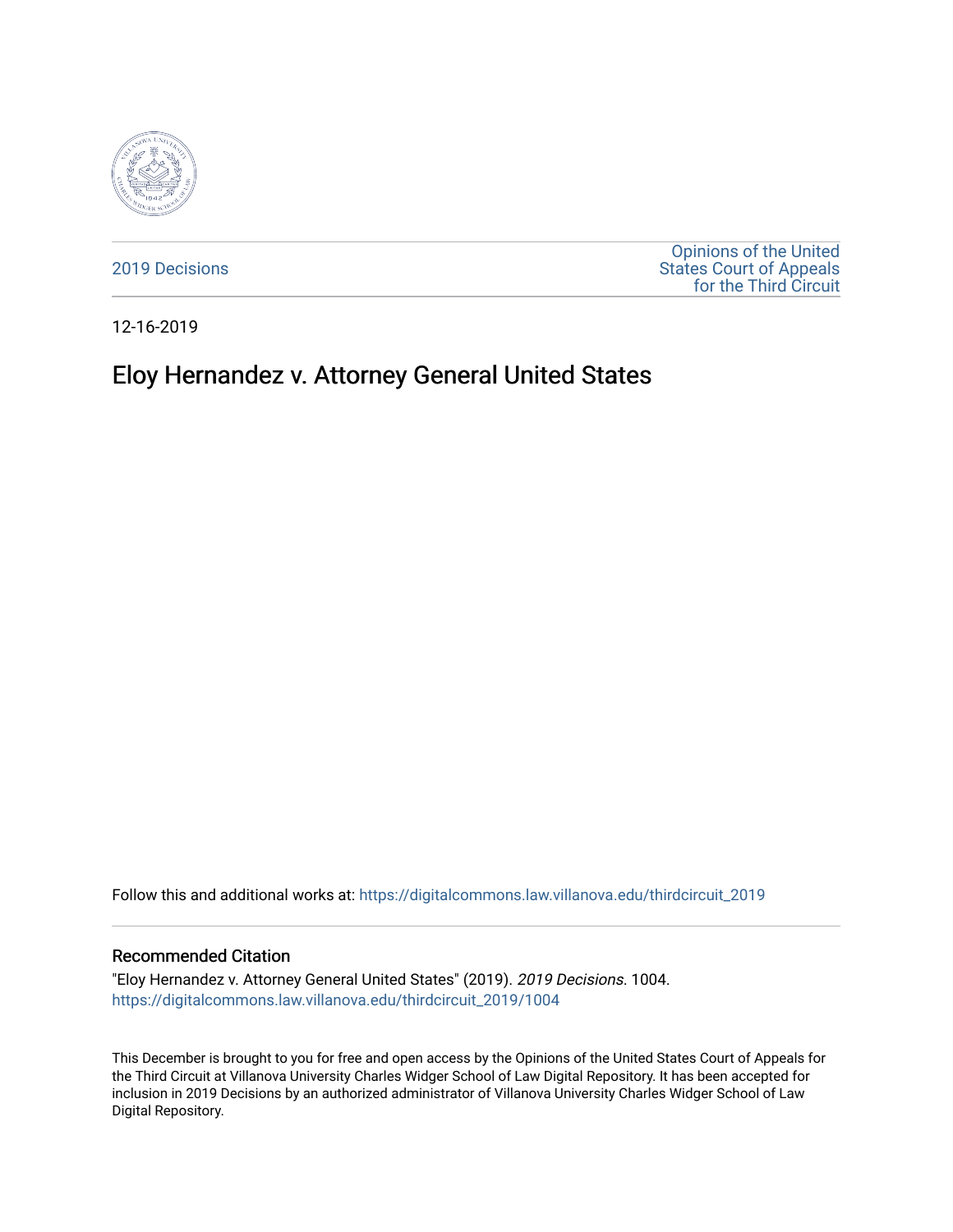### **NOT PRECEDENTIAL**

# UNITED STATES COURT OF APPEALS FOR THE THIRD CIRCUIT

\_\_\_\_\_\_\_\_\_\_\_\_\_\_

No. 19-1463 \_\_\_\_\_\_\_\_\_\_\_\_\_\_

# ELOY HERNANDEZ, Petitioner

v.

# ATTORNEY GENERAL UNITED STATES OF AMERICA, Respondent

\_\_\_\_\_\_\_\_\_\_\_\_\_\_

On Petition for Review of a Decision of the Board of Immigration Appeals (No. A026-502-624) Immigration Judge: Mirlande Tadal

\_\_\_\_\_\_\_\_\_\_\_\_\_\_

Submitted Pursuant to Third Circuit L.A.R. 34.1(a) November 20, 2019

Before: CHAGARES, MATEY, and FUENTES, *Circuit Judges*

(Filed: December 16, 2019) \_\_\_\_\_\_\_\_\_\_\_\_\_\_

> OPINION\* \_\_\_\_\_\_\_\_\_\_\_\_\_\_

 $\overline{a}$ 

<sup>\*</sup> This disposition is not an opinion of the full Court and, pursuant to I.O.P. 5.7, does not constitute binding precedent.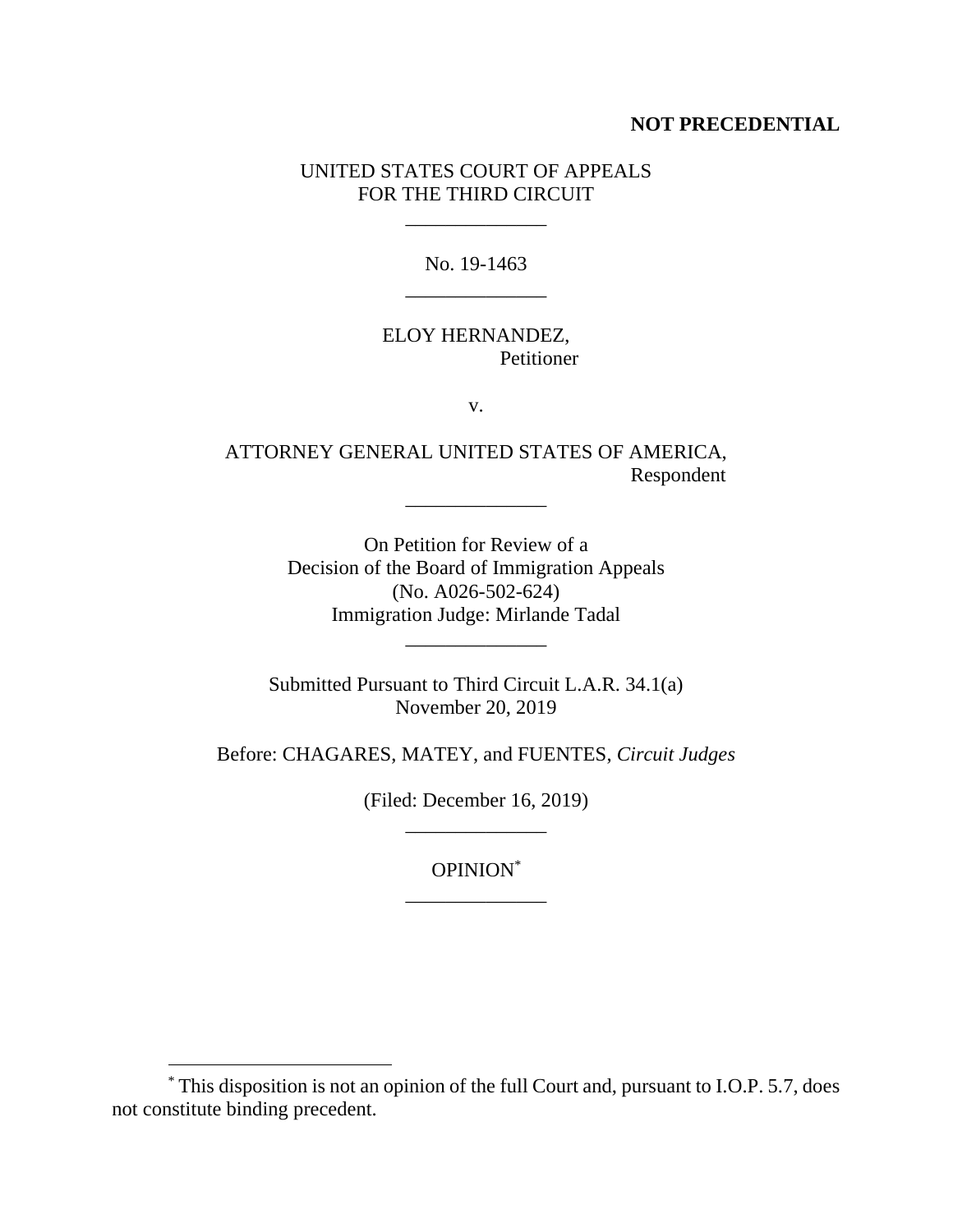#### MATEY, *Circuit Judge*.

Eloy Hernandez petitions for review of an order of the Board of Immigration Appeals ("BIA") affirming an Immigration Judge's decision to deny his motion to reopen the immigration proceedings. We find no error in that decision, and lack jurisdiction to consider Hernandez's new arguments. So we will deny his petition for review.

#### **I. BACKGROUND**

Hernandez is a native and citizen of Cuba. He arrived in the United States in 1985 and, four years later, became a lawful permanent resident. In January 1994, Hernandez was convicted in New York for selling a controlled substance. In 2002, he was convicted for receiving stolen property. And 2013 brought a conviction for conspiracy to commit theft by deception and a conviction for possession of cocaine with intent to distribute.

Removal proceedings began in 2017, when the United States Department of Homeland Security issued a Notice to Appear enumerating Hernandez's crimes. Hernandez appeared before the Immigration Court, admitted all factual allegations asserted in the Notice, and requested a removal order. The Immigration Court granted Hernandez's request for removal and both parties waived the right to appeal.

Then, a year later, Hernandez changed course and moved to reopen the removal hearing when his 2013 conviction for possession of cocaine with intent to distribute was vacated in state court and he instead pleaded guilty to possession of a controlled dangerous substance. Along with his motion to reopen, Hernandez applied for cancellation of removal under Section 240A(a) of the Immigration and Nationality Act ("INA"), asserting that his 2013 conviction no longer constituted an aggravated felony. Hernandez also applied for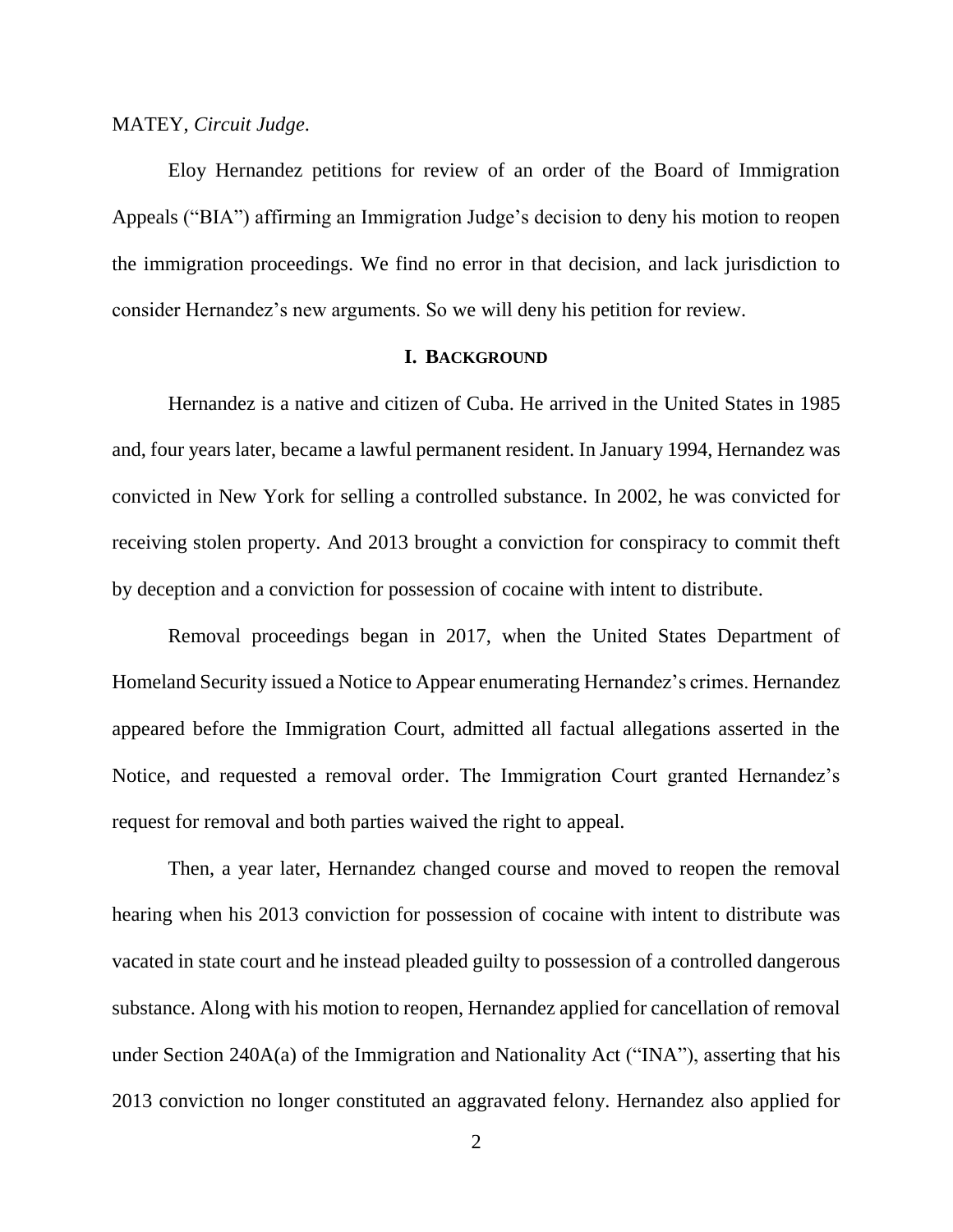relief under former Section 212(c) of the INA seeking to waive his January 1994 conviction. He argued that the vacatur of his 2013 aggravated felony conviction, combined with the waiver of his January 1994 conviction, made him eligible for cancellation of removal. But the Immigration Judge rejected Hernandez's arguments as "mischaracteriz[ing] the statutory and regulatory framework" and denied his motion to reopen. (A.R. at 39.) The BIA affirmed without opinion, stating that the Immigration Judge's decision would be the final agency determination.

#### **II. HERNANDEZ'S MOTION TO REOPEN WAS PROPERLY DENIED**

#### **A. Our Limited Jurisdiction**

"Our jurisdiction is governed by Immigration and Nationality Act (INA) § 242, 8 U.S.C. § 1252, *amended by* the REAL ID Act of 2005, Pub. L. No. 109–13, Div. B, 119 Stat. 231, which authorizes us to review final orders of deportation, exclusion, and removal." *Desai v. Attorney Gen. of U.S.*, 695 F.3d 267, 269 (3d Cir. 2012). When, as here, "a petitioner is removable for having been convicted of an aggravated felony, our jurisdiction is limited to addressing the jurisdictional prerequisite and evaluating constitutional claims or questions of law raised upon a petition for review." *Id.* (internal citations and quotation marks omitted); *see* 8 U.S.C. § 1252(a)(2)(D). What is more, the BIA "retains unfettered discretion" to decline to reopen deportation proceedings. *Desai*, 695 F.3d at 269 (quoting *Calle-Vujiles v. Ashcroft*, 320 F.3d 472, 475 (3d Cir. 2003)). So we may exercise only limited jurisdiction to determine whether the BIA has relied on any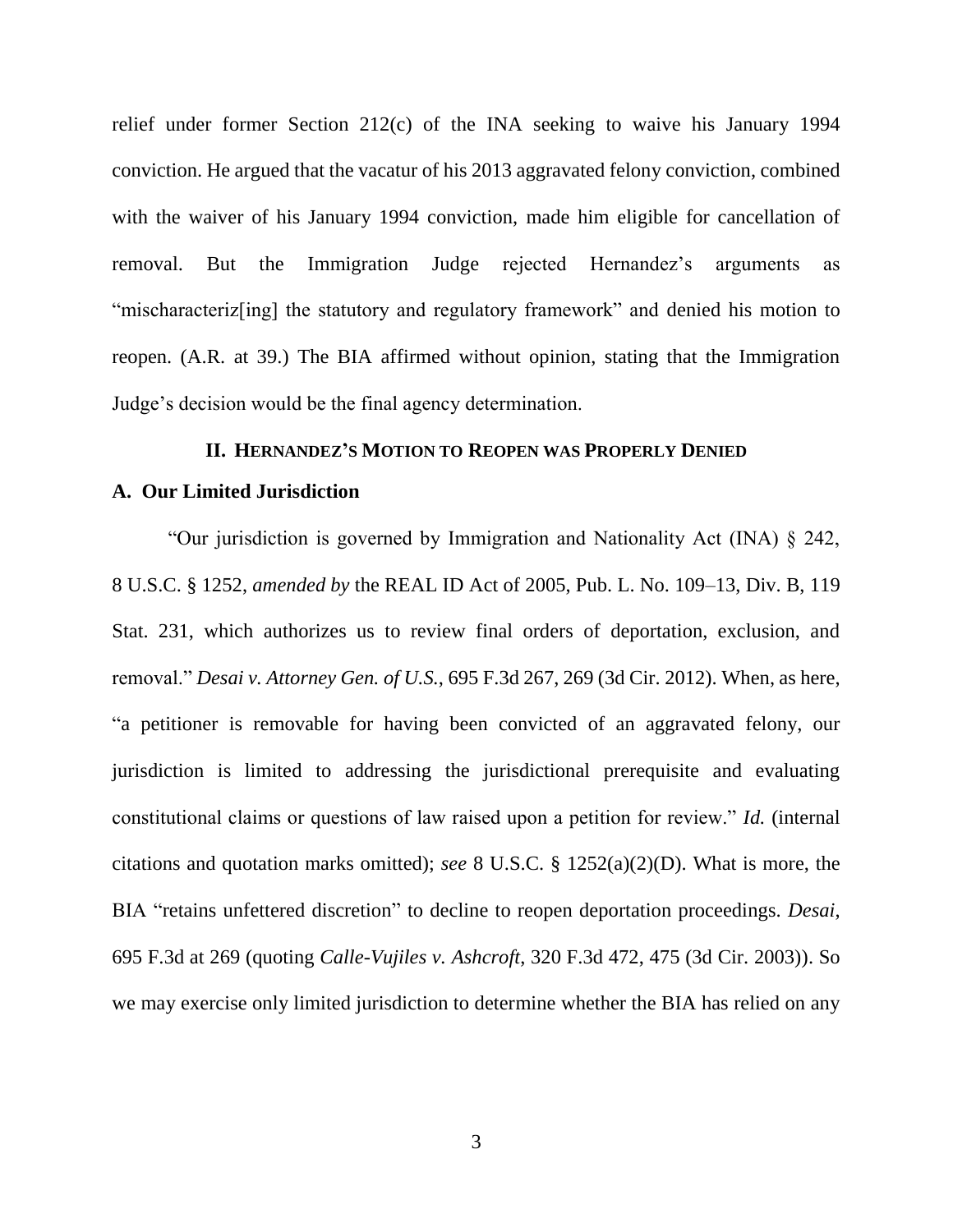erroneous legal premise. *Pllumi v. Attorney Gen. of U.S.*, 642 F.3d 155, 160 (3d Cir. 2011).<sup>1</sup> We see no such error.

## **B. The INA Precludes Hernandez's Proposed Combination of Statutory Relief**

Hernandez's multiple convictions create a difficult path to avoiding removal. First, he must seek discretionary relief from deportation for his 1994 conviction. And indeed, he can. As the Immigration Judge correctly observed, "[i]t is undisputed that [Hernandez] remains eligible for 212(c) relief as this form of relief was available to him at the time of his January 7, 1994 conviction."<sup>2</sup> (A.R. at 40.) But 212(c) relief for his 1994 conviction does not impact the 2002 and 2013 convictions that separately render him removable under sections  $237(a)(2)(B)(i)$  and  $237(a)(2)(A)(ii)$  of the INA. So Hernandez seeks cancellation of removal under section  $240A(a)$ .<sup>3</sup> (A.R. at 40 n.9.)

However, Hernandez is not permitted to obtain *both* forms of relief. The INA provides that an individual is not eligible for cancellation of removal if he "has been granted relief under section 1182(c) of this title [*i.e.*, § 212(c) of the INA], as such section[ ]

 $\overline{a}$ 

<sup>&</sup>lt;sup>1</sup> As the BIA adopted the Immigration Judge's opinion as the final agency determination, we review only that decision. *Pierre v. Att'y Gen.*, 528 F.3d 180, 184 (3d Cir. 2008) (en banc).

<sup>&</sup>lt;sup>2</sup> When Hernandez was convicted of drug crimes in New York in 1994,  $\S$  212(c) of the INA then permitted a lawful permanent resident convicted of a deportable offense to seek discretionary relief from deportation if the prison term served was less than five years, even if the conviction arose from an aggravated felony. *Ponnapula v. Ashcroft*, 373 F.3d 480, 486 (3d Cir. 2004) (citing 8 U.S.C. § 1182 (1994)).

 $3$  Under the Illegal Immigration Reform and Immigrant Responsibility Act of 1996, "Congress repealed § 212(c) relief altogether and replaced it with [§ 240A,] a provision that created a new and significantly narrower form of relief called 'cancellation of removal.'" *Id.* (citing 8 U.S.C. § 1229b). Section 240A "relief is now unavailable to any immigrant who was convicted of an aggravated felony, no matter the length of the sentence." *Id.*